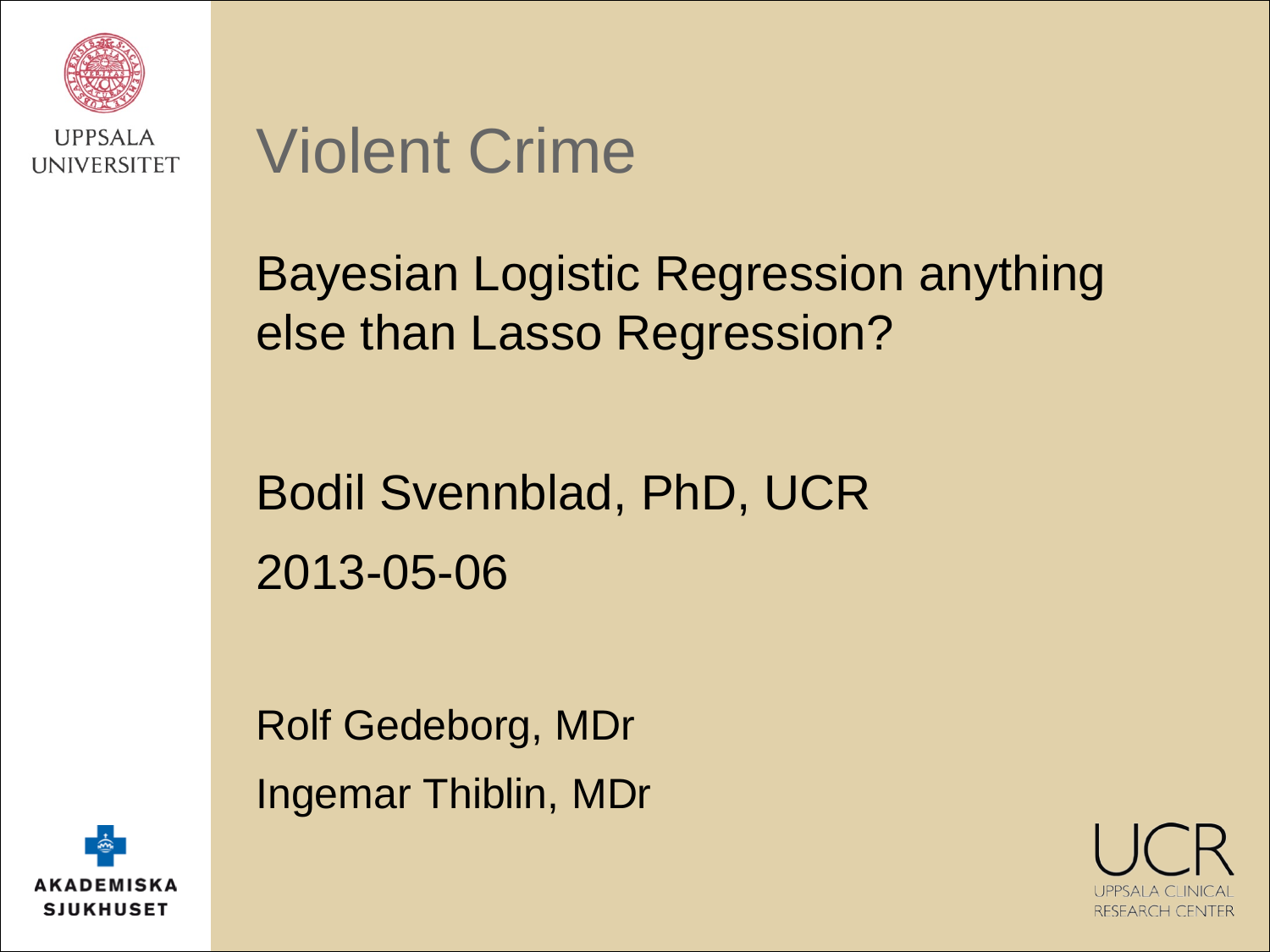





- **Violence increases**?
- **Prediction model for mortality of victims**
	- As tool for legal process in court
	- In clinical practice



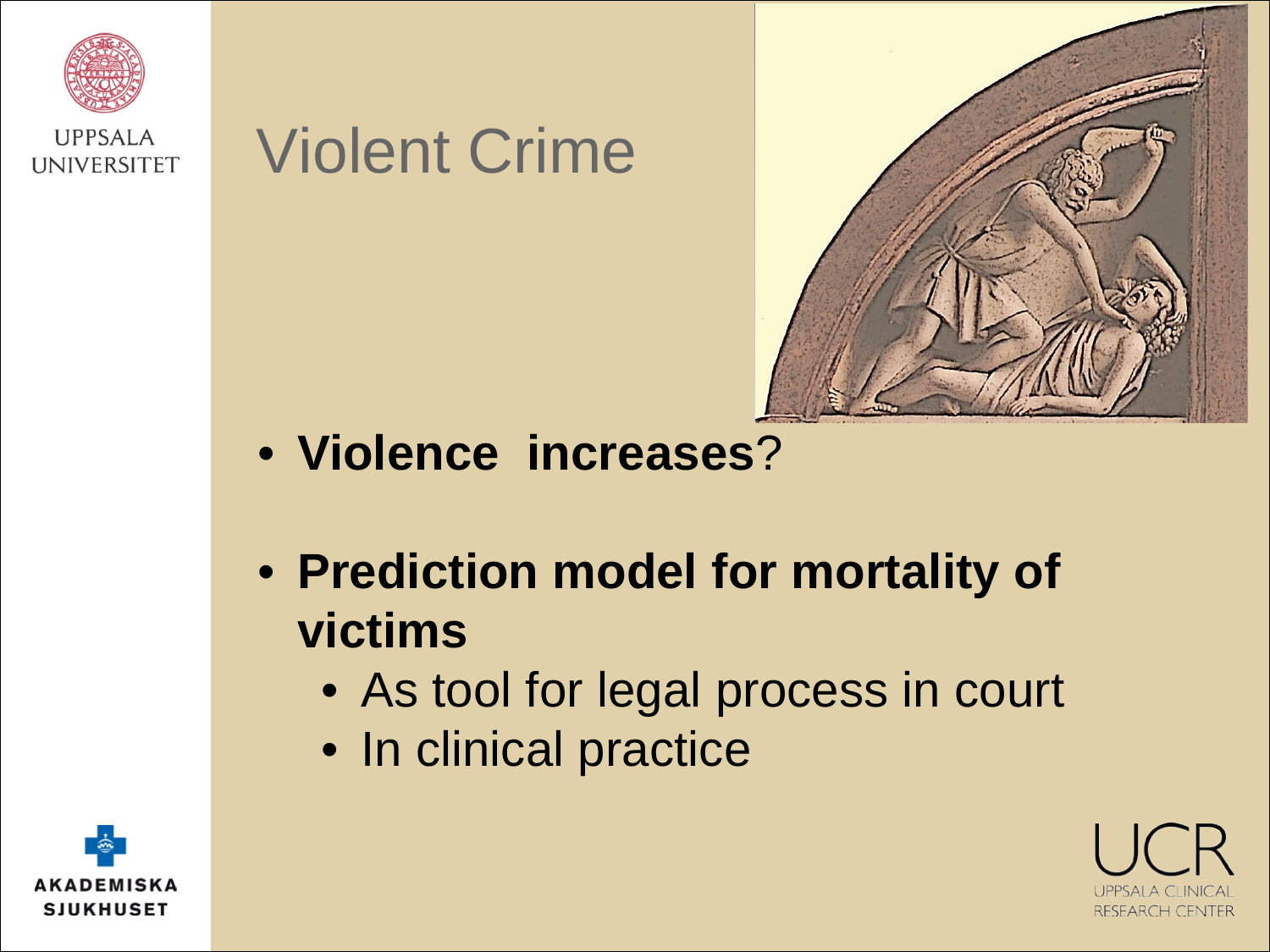

### Violent Crime, data



- **Injury hospitalizations** from **1998 to 2004** with main ICD10 code S00-T80 (Injury, poisoning and certain other consequences of external causes) excluding adverse effects and poisoning
- Excluding readmissions
- ICD-10 cause of injury categorized using injury matrix (CDC)





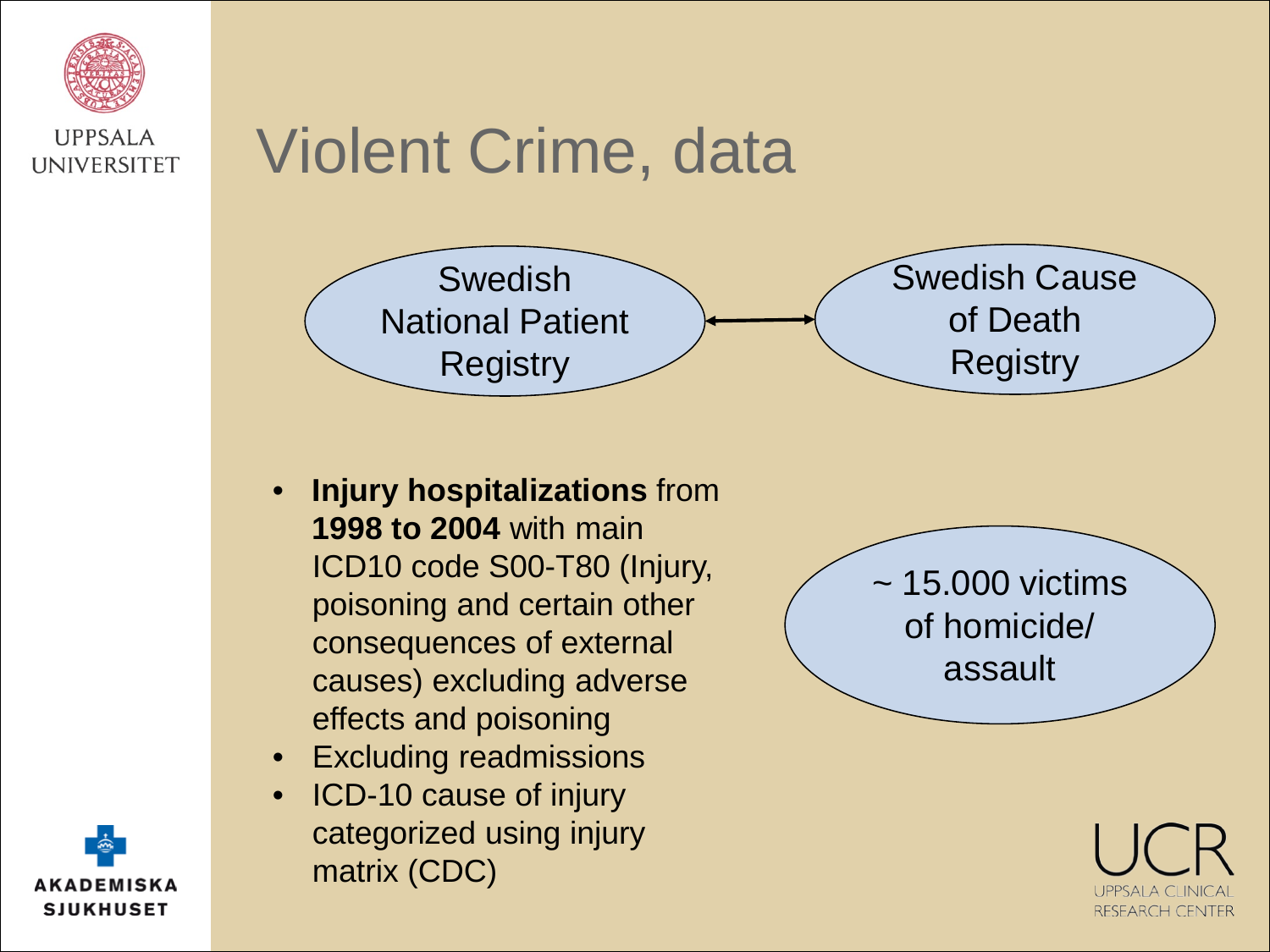

### Individual data

- Gender
- Age
- ICD10
- Date of admission
- DeathDate

#### ICD10

- ICISS
- Cause
- Injury type
- Injury severity



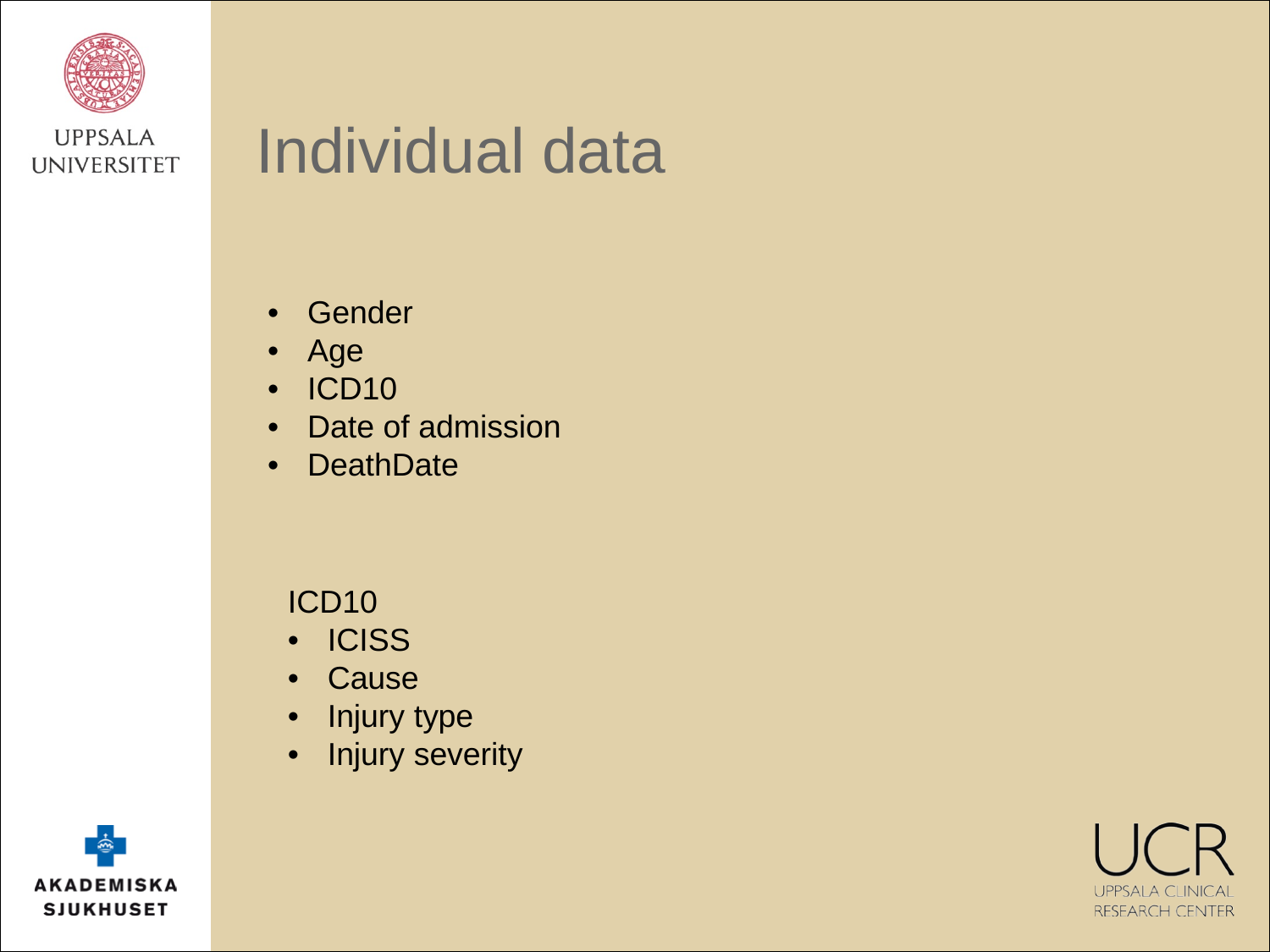

## International Classification of Diseases Injury Severity Score



 $DSP_i =$ # survival individuals with code<sub>i</sub> # individuals with  $code_i$ 

 $ICISS<sub>i</sub>$  = product of DSP<sub>i</sub> for each code i present for indivdual j



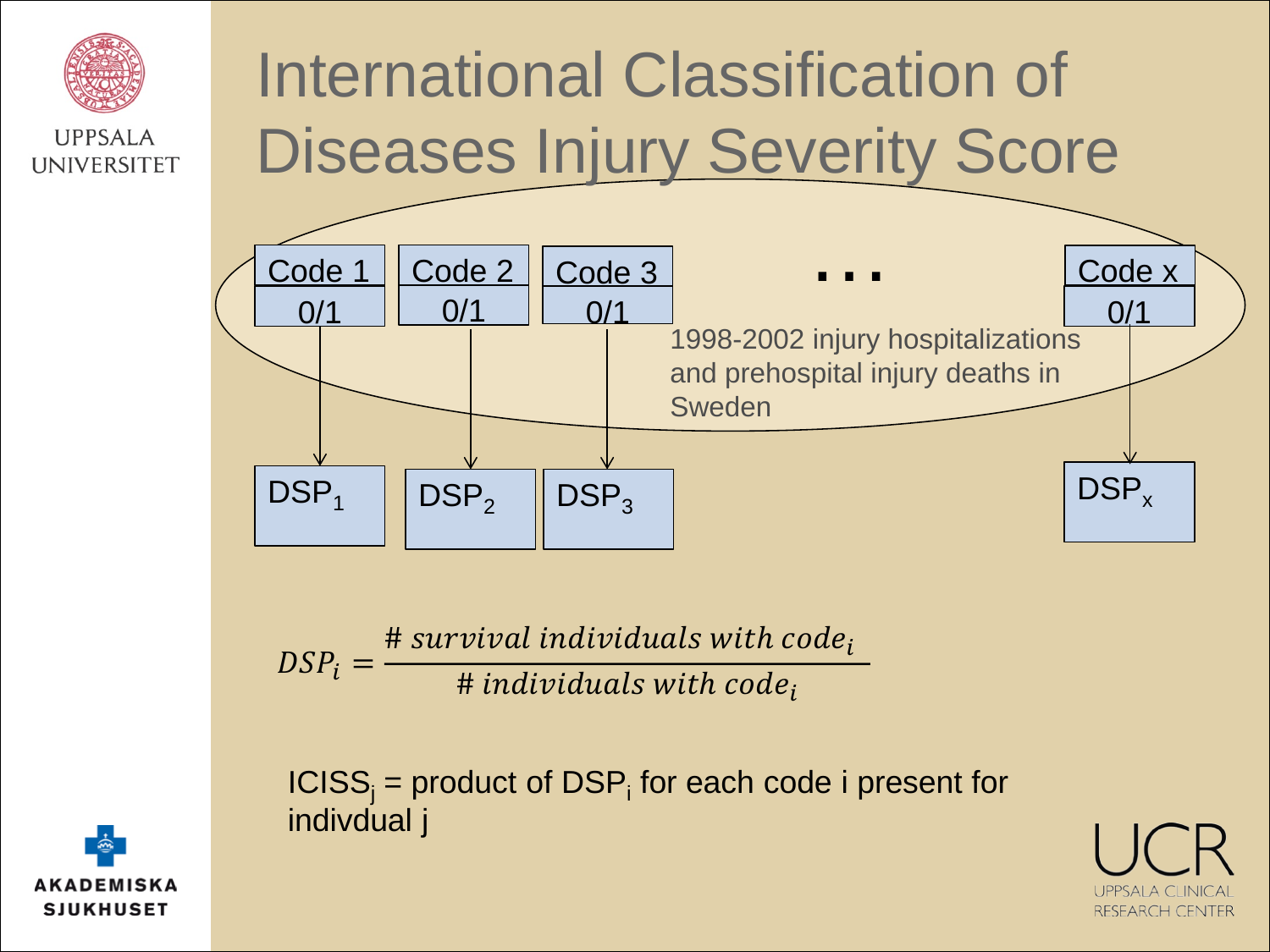



**Cause**

Cut/pierce Fire/flame Firearm Struck by/against **Suffocation** other

**Injury type Head Thoracic** Abdominal Head/thorax Head/abdomen



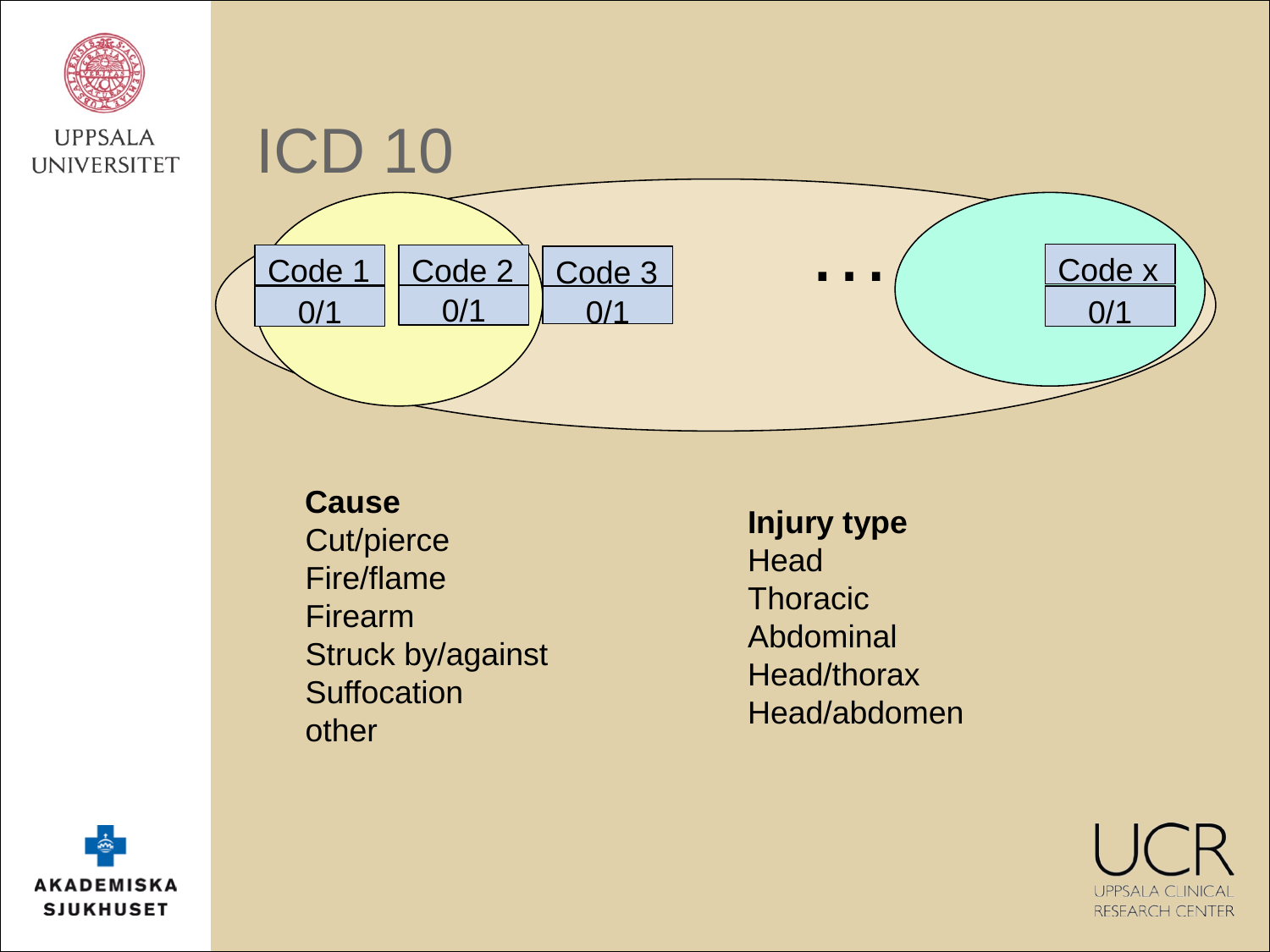

### Model





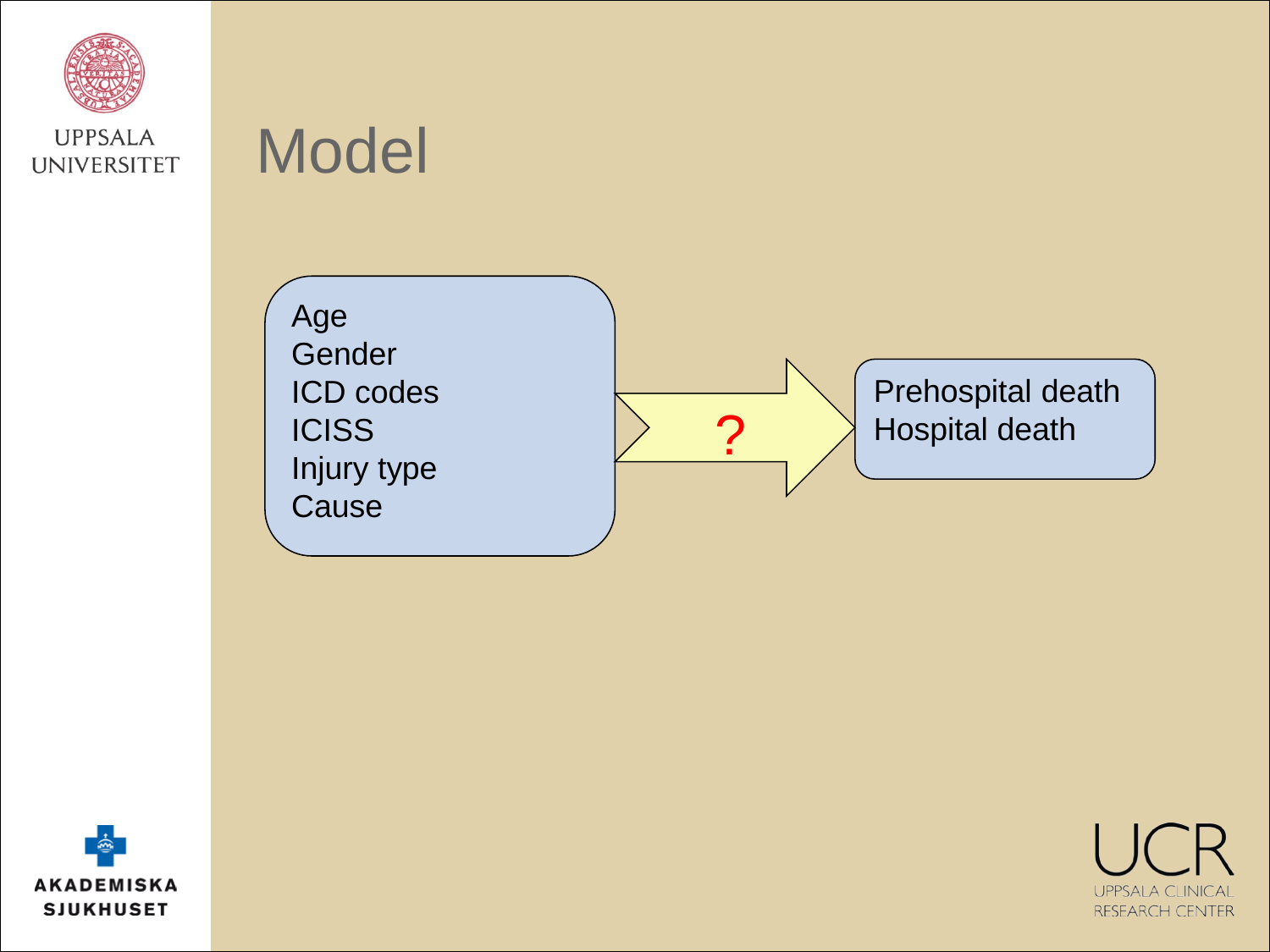

### Logistic regression

$$
y_i \sim Be(p_i)
$$

$$
\log\left(\frac{p_i}{1-p_i}\right) = x\beta
$$

#### Estimate β by Maximum Likelihood



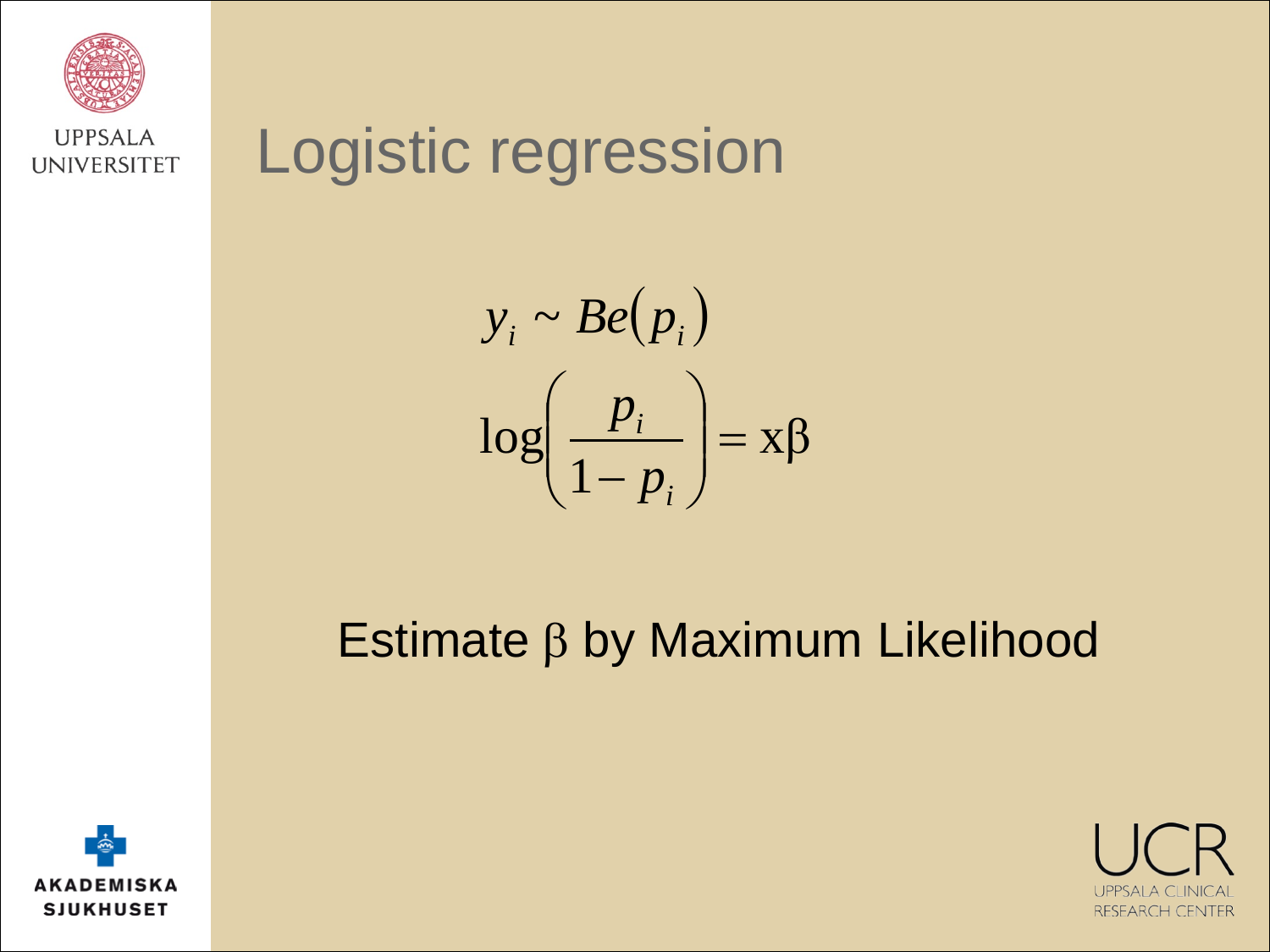



#### For prediction purposes, use some kind of shrinkage

- (Multiply each  $\beta$  with a factor  $c < 1$ )
- Estimate  $\beta_i$  with ML but with constraints





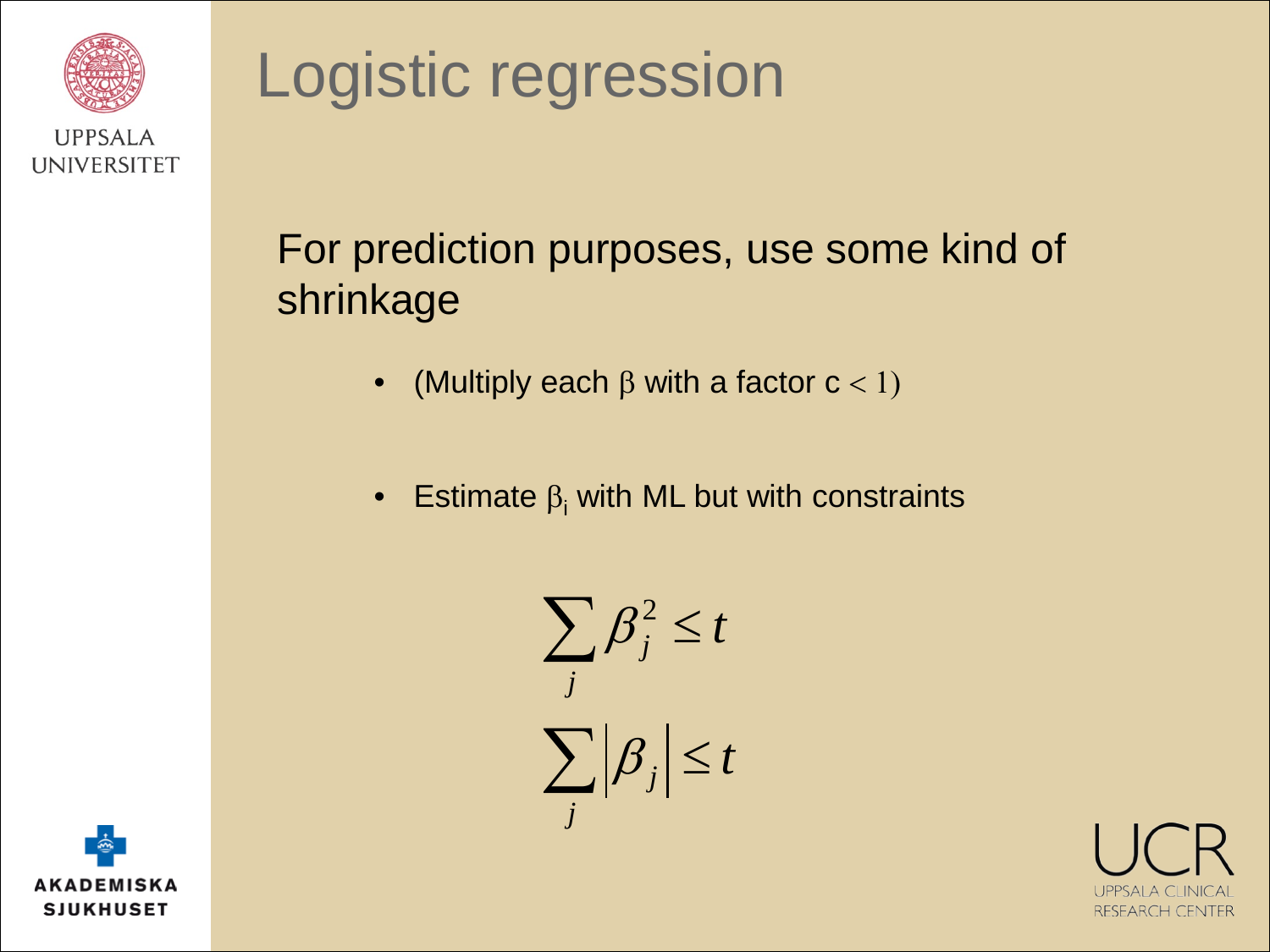

## LASSO – Least Absolute Shrinkage and Selection Operator

Tibshirani 1996

 $\beta = \arg \max \{l(\beta|data) - \lambda \sum |\beta_i|\}$ 



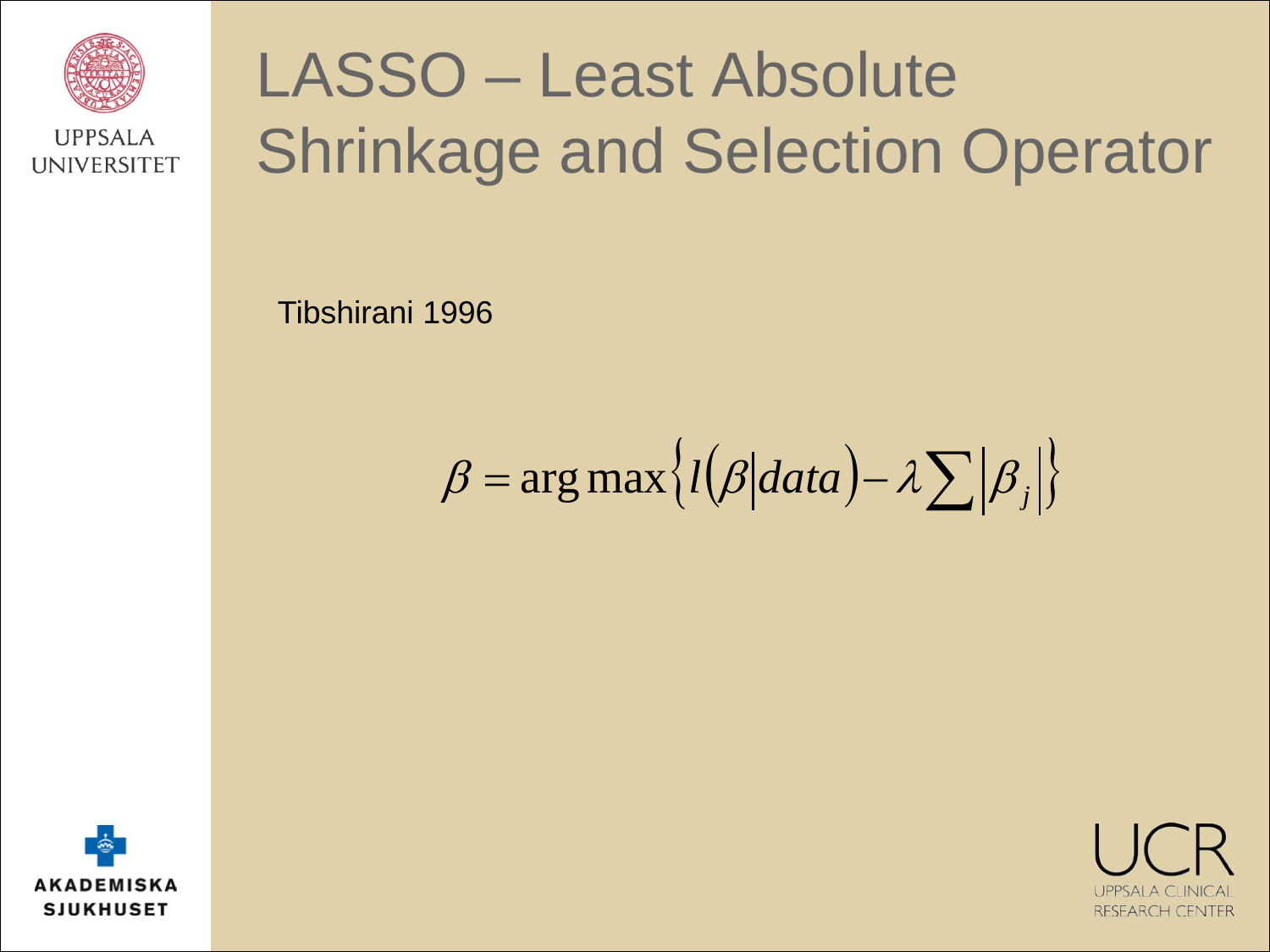

### Bayes – in general

# $a priori: \qquad \pi(\beta)$ likelihood : L(β|data)  $a posteriori: f(\beta|data) \propto \pi(\beta)L(\beta|data)$  $\log f \propto \log \pi(\beta) + l(\beta|data)$



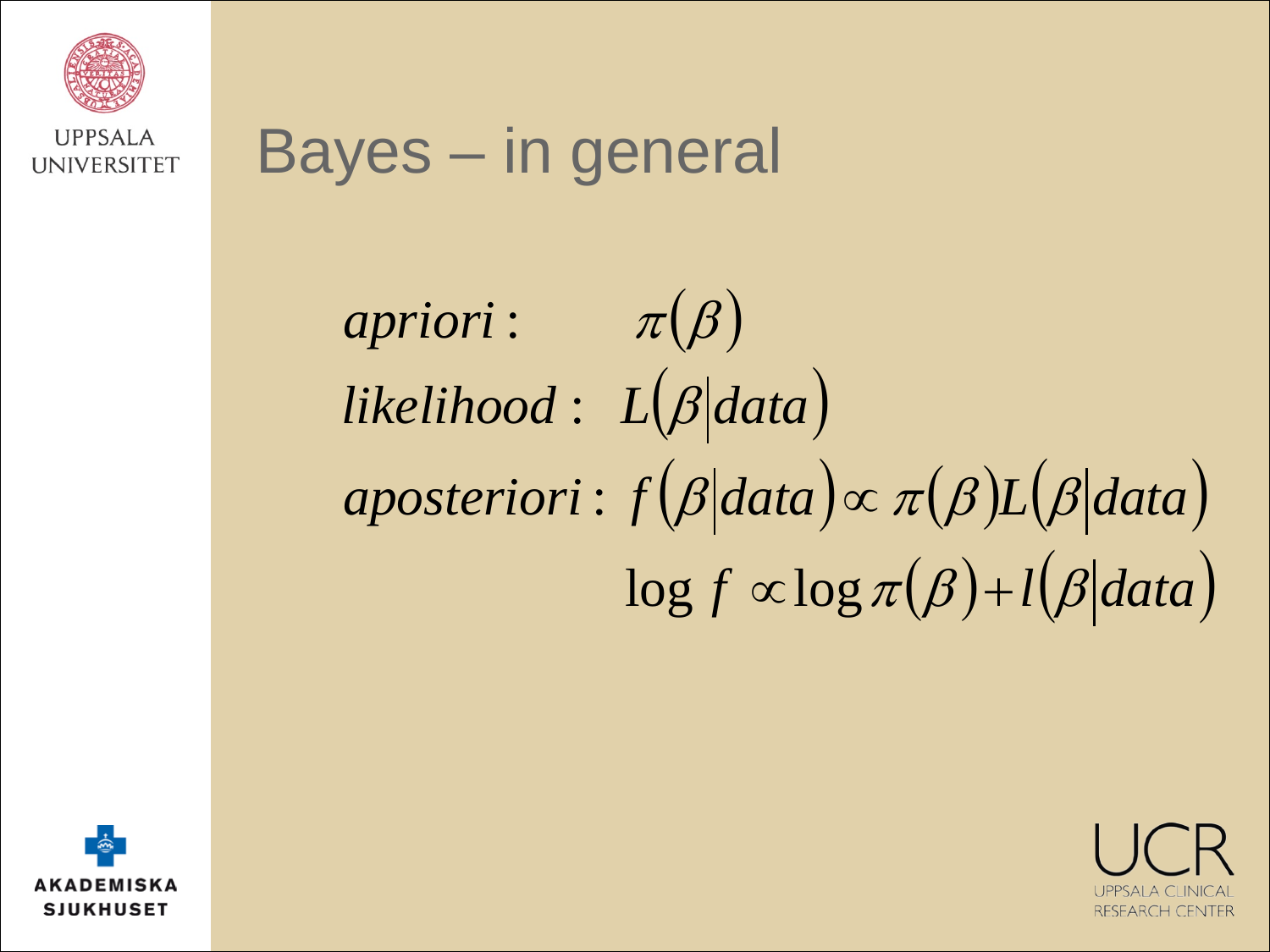

### Lasso as Bayes estimate

$$
\beta = \arg \max \{ l(\beta | data) - \lambda \sum |\beta_j| \}
$$

### $\boldsymbol{P}$

## $\log f \propto \log \pi(\beta) + l(\beta|data)$



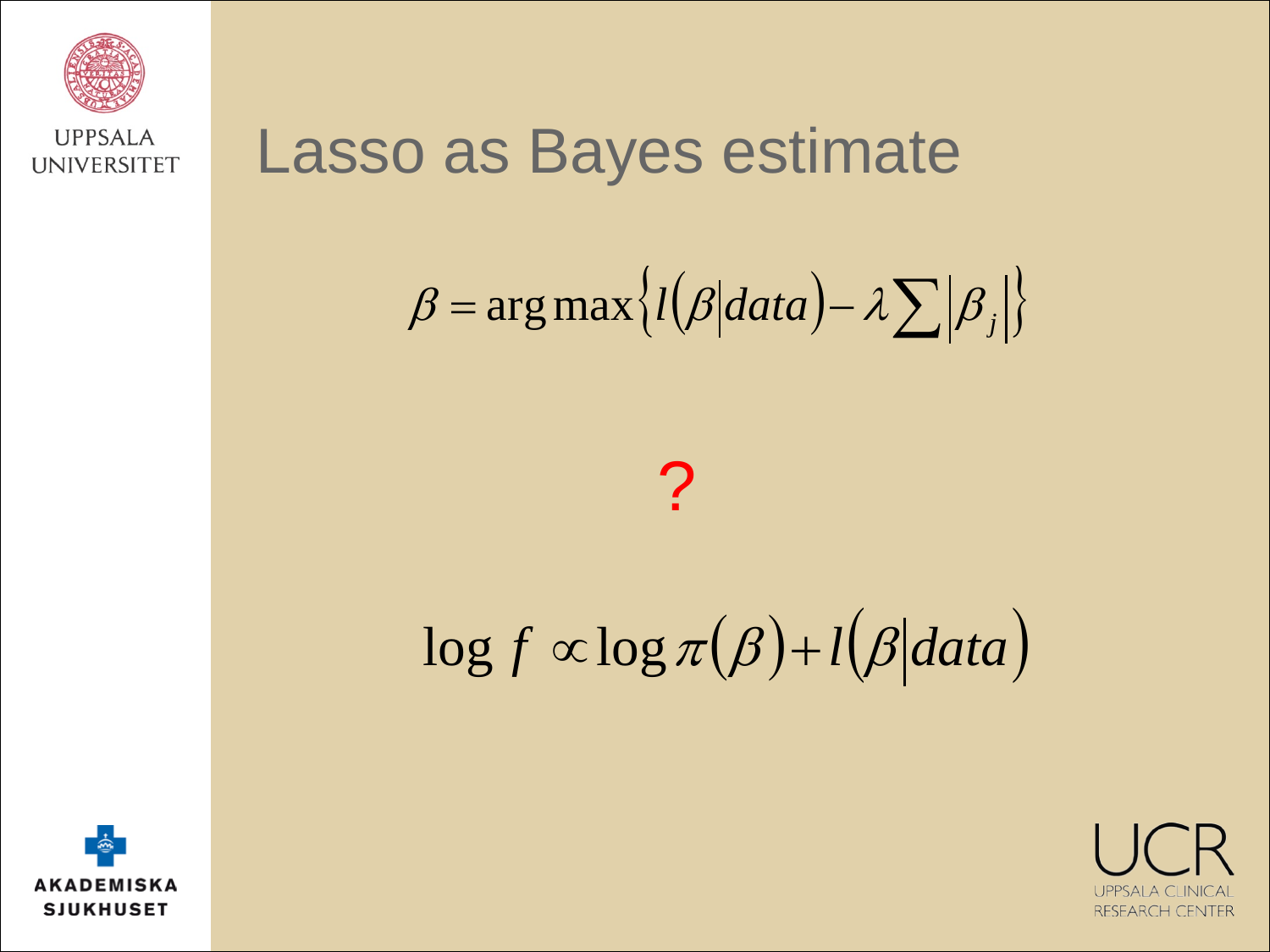

### Lasso as Bayes estimate

$$
\beta = \arg \max_{\mathcal{U}} \left\{ l(\beta | data) - \lambda \sum |\beta_j| \right\}
$$
\n
$$
\log f \propto \log \pi(\beta) + l(\beta | data)
$$
\n
$$
\pi(\beta) = \frac{\lambda}{2} \exp(-\lambda |\beta|)
$$
\n
$$
\pi(\beta) = \frac{\lambda}{2} \exp(-\lambda |\beta|)
$$



Lasso estimate equals Maximum Posterior Mode from Bayesian logistic regression if Laplace distribution used as prior

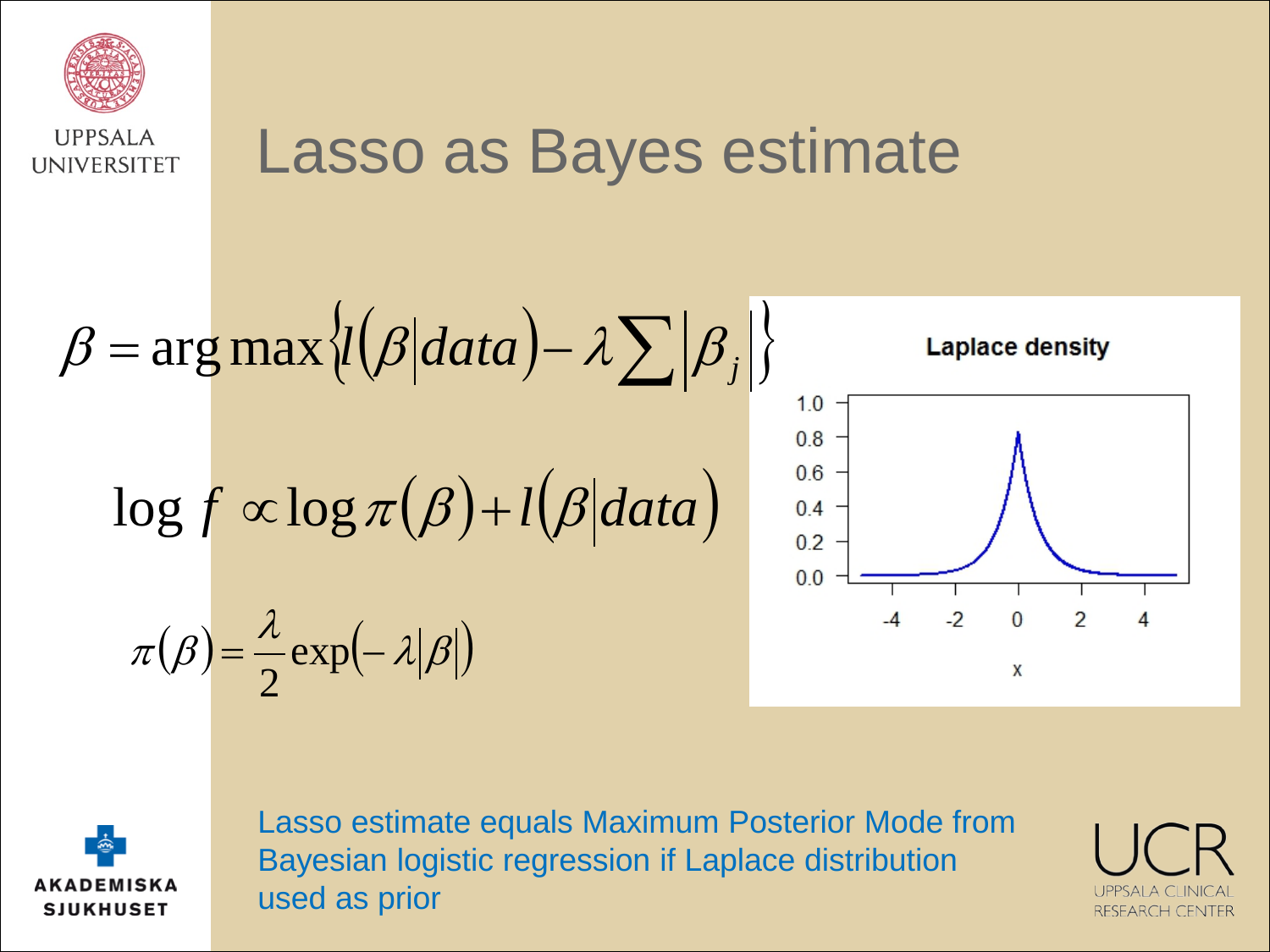



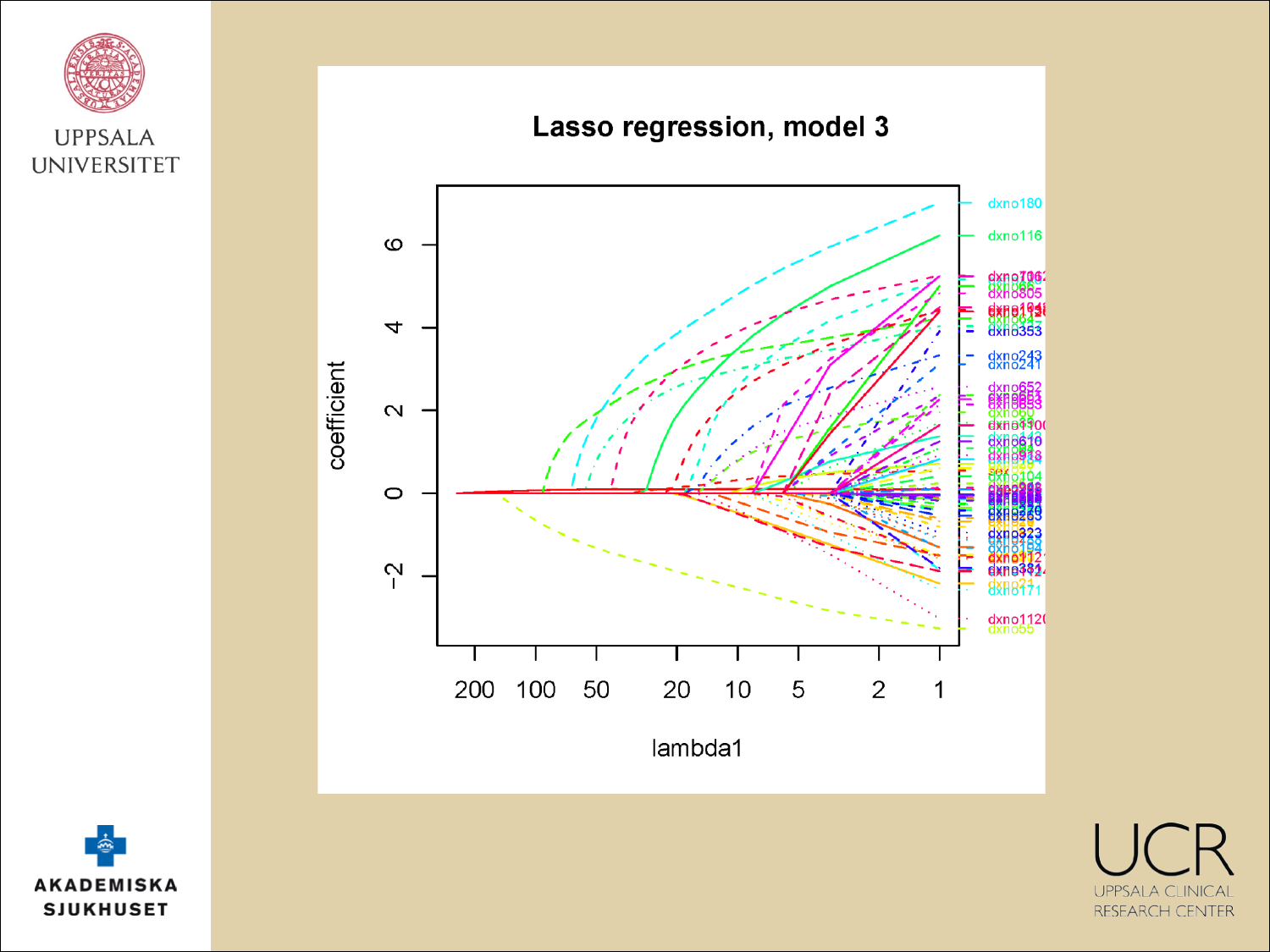

### BBRtrain & BBRclassify

Genkin, Lewis , Madigan (Large-Scale Bayesian Logistic Regression for Text Categorization, 2007)

• Fast algorithm for finding posterior mode





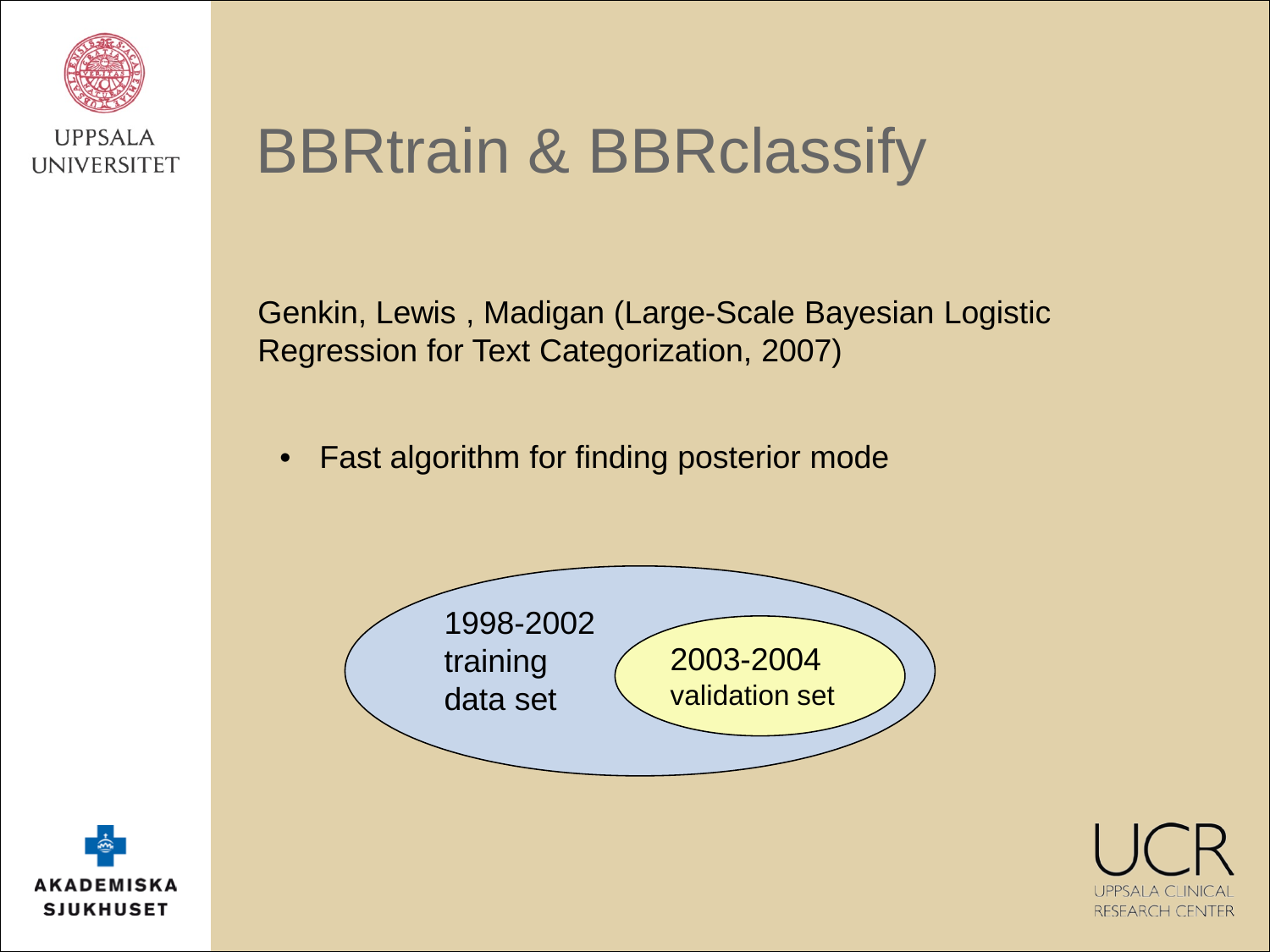

### Models

|                | Model   Variables                                                      | No of<br>variables<br>original | No of<br>variables<br>final |
|----------------|------------------------------------------------------------------------|--------------------------------|-----------------------------|
|                | Gender, age                                                            | $\mathcal{P}$                  | 2                           |
| $\overline{2}$ | model $1 + i$ ciss                                                     | 3                              | 3                           |
| 3              | model $1 + ICD$                                                        | 599                            | 105 (128)                   |
| 4              | model $3 + 2$ way ICD interactions                                     | 5773                           | (177)                       |
| 5              | model $3 + i$ ciss                                                     | 600                            | (59)                        |
| 6              | model $2 + head + thorax +$<br>abdomen + head&thorax +<br>head&abdomen | 8                              | (8)                         |
| 7              | model $6 + \text{cause}$                                               | 14                             | (14)                        |
| 8              | model $2 + \text{cause}$                                               | 9                              | (9)                         |



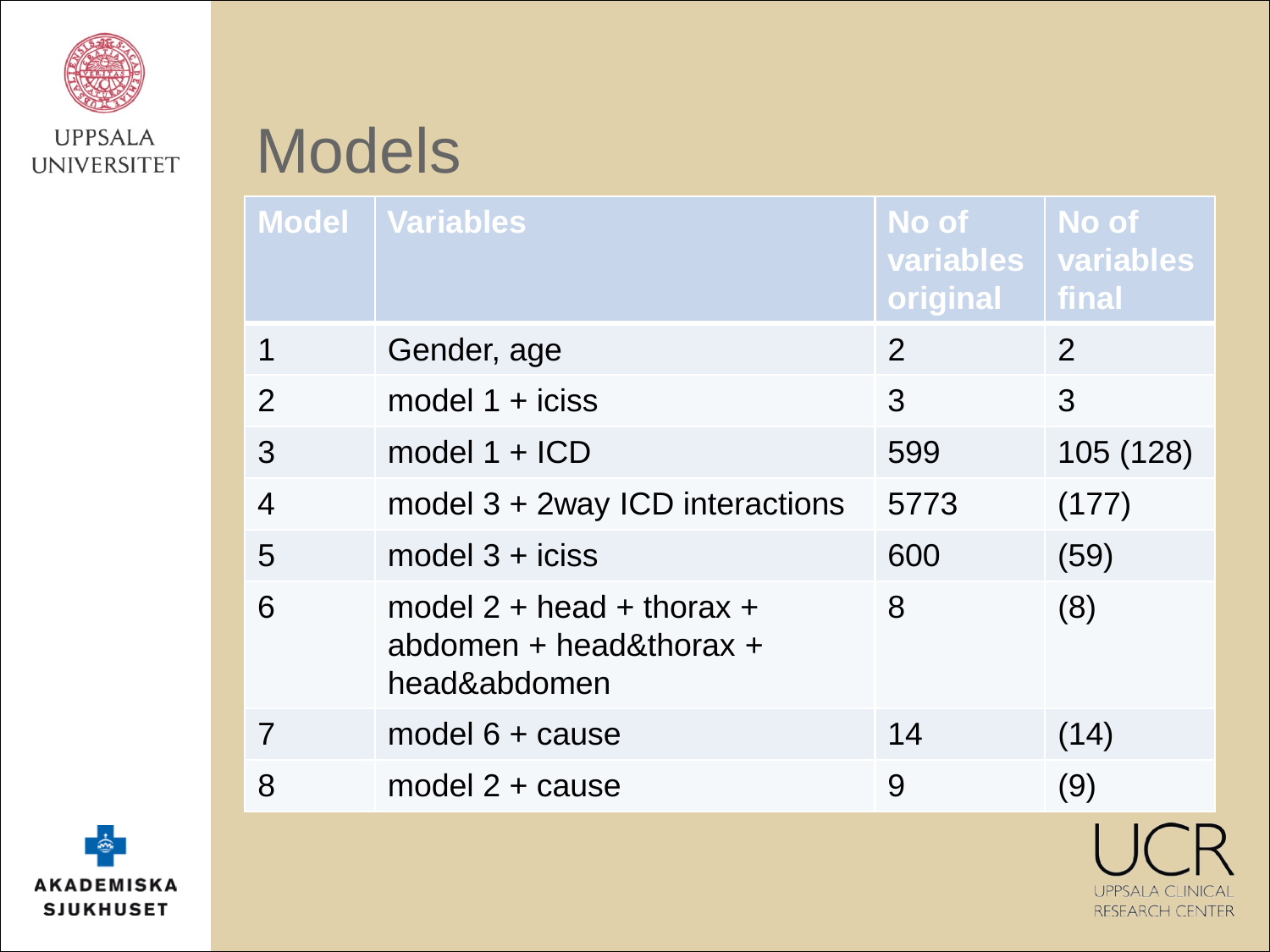

### Validation measures

Using point estimates (MAP)

- AUC
- HL
- Brier Score
- Scaled Brier Score
- Intercept
- Slope



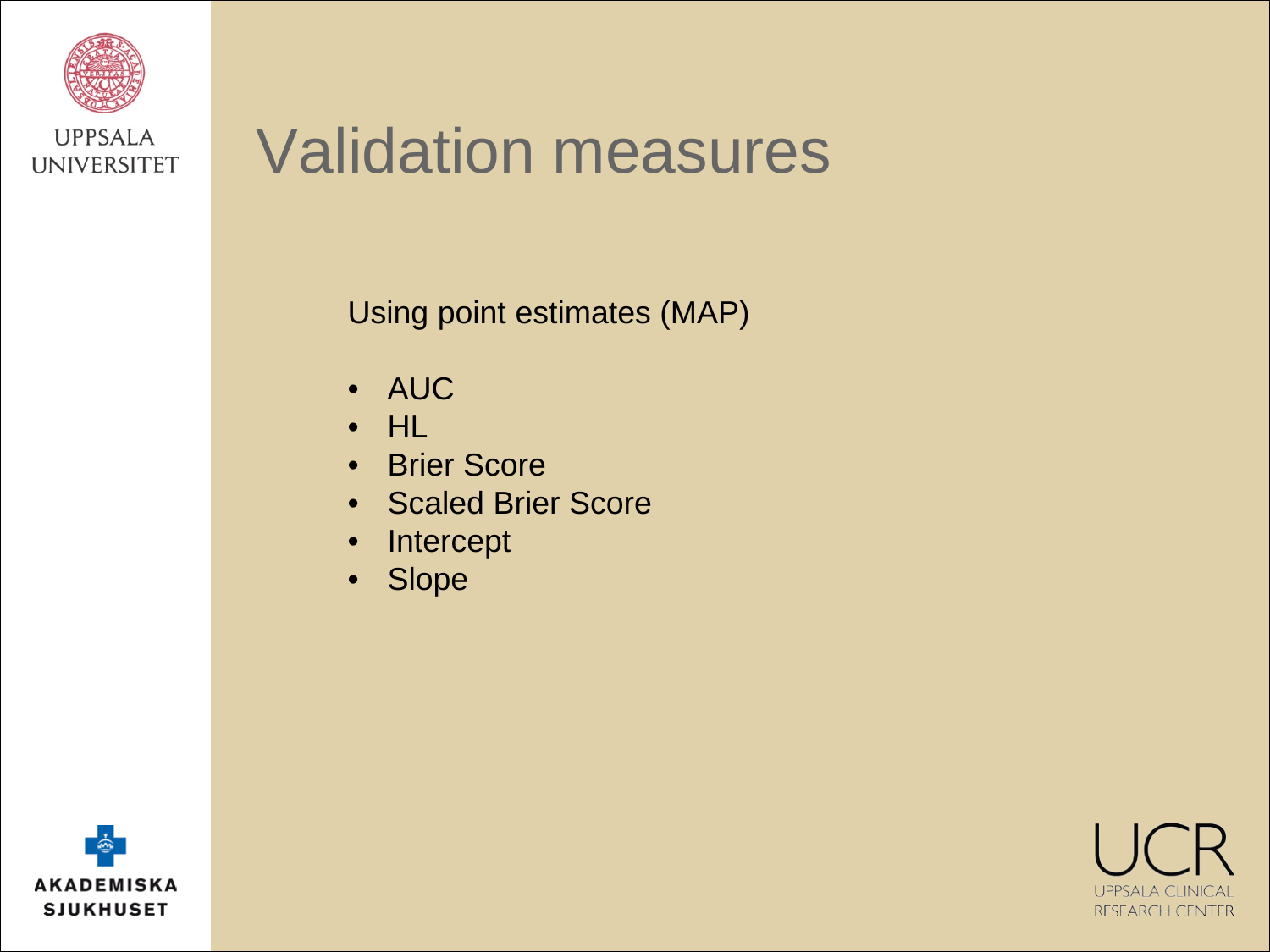

### What did we aim for?

A prediction model with age, gender, iciss and perhaps other predictors that

- Is easy to use (parsimonious)
- Gives estimate of probability of death (not of  $\beta$ )
- Precision of the estimates



model 7: age, gender, iciss, cause, injury type (14 predictors)



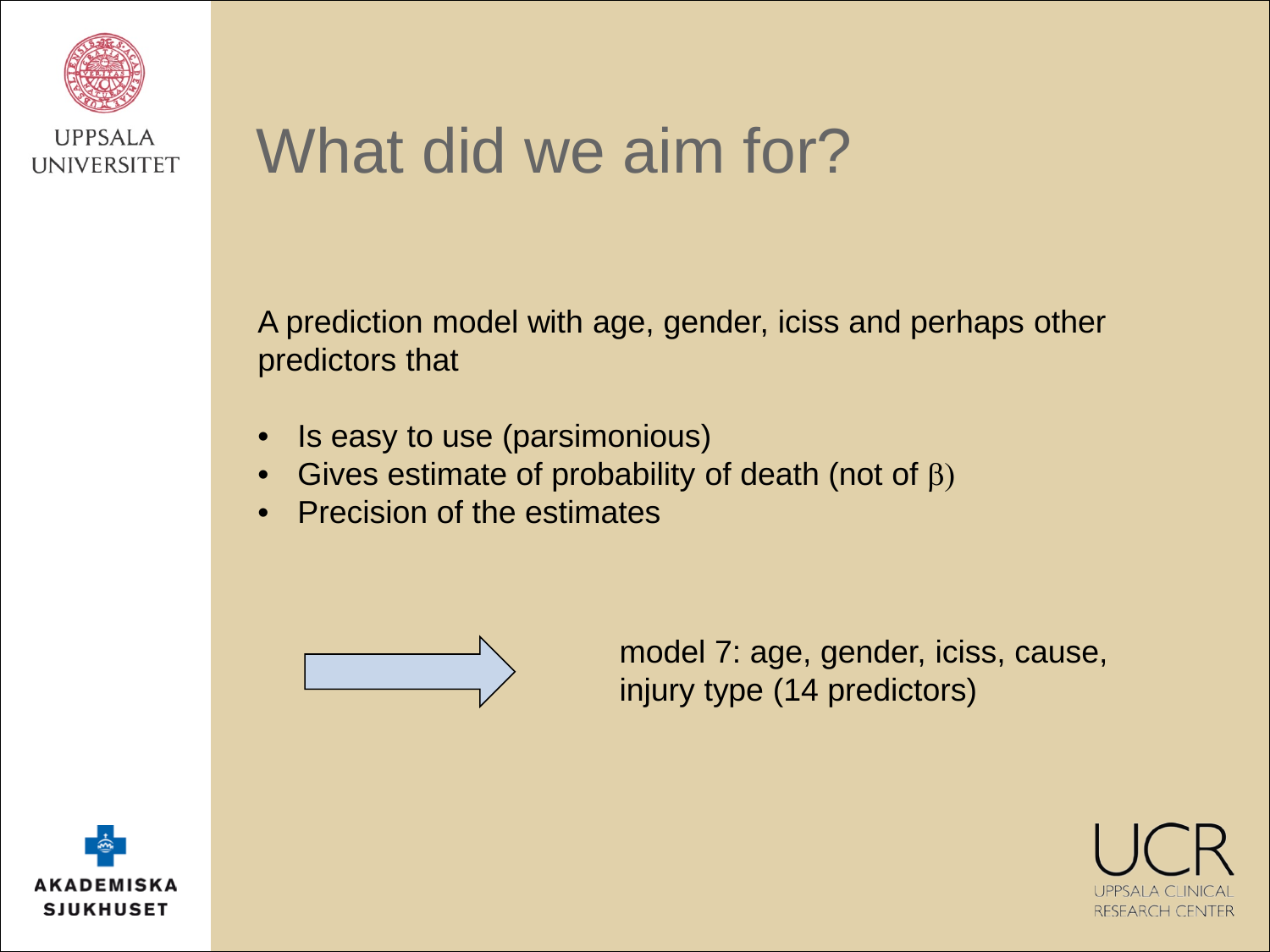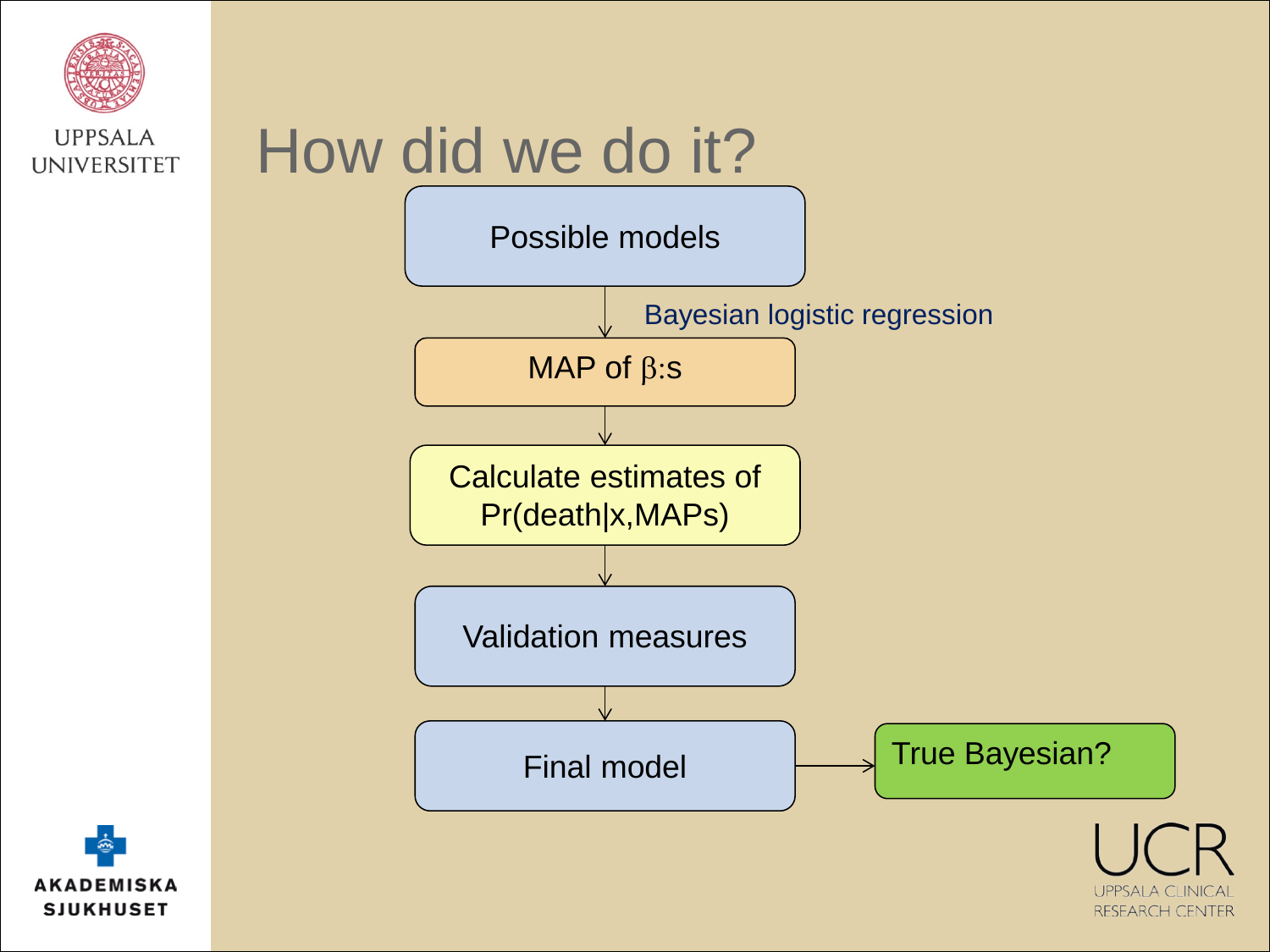

### True Bayesian, model 7



**Credibility** intervals

**UPPSALA** 

**RESEARCH CENTER**